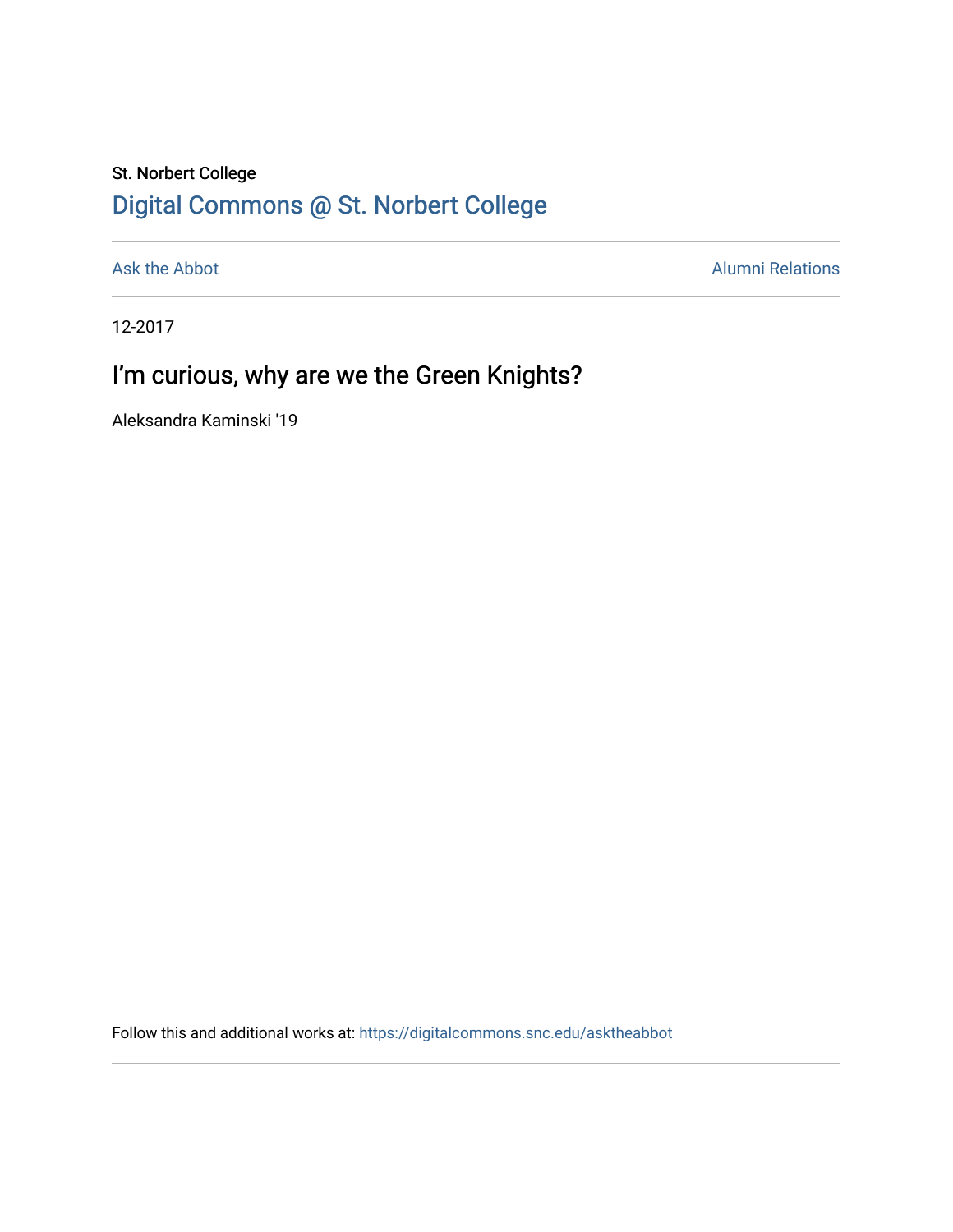



[Academics](https://www.snc.edu/academics) [Admission](https://www.snc.edu/admission) [Campus Life](https://www.snc.edu/campuslife) [Living Norbertine](https://www.snc.edu/livingnorbertine) [Athletics](https://www.snc.edu/athletics) [About](https://www.snc.edu/about)

Q

 $\geq$  [Alumni](https://www.snc.edu/alumni/)  $\geq$  [Ask the Abbot](https://www.snc.edu/alumni/abbot/)  $\geq$  December 2017 A

### [Alumni](https://www.snc.edu/alumni/index.html)

[Events & Reunions](https://www.snc.edu/alumni/event/index.html) [Behind the Arch](https://www.snc.edu/alumni/event/behindthearch/) [Benefits and Services](https://www.snc.edu/alumni/benefits.html) [Get Involved](https://www.snc.edu/alumni/getinvolved.html) [Give to SNC](http://giving.snc.edu/) [Alumni Awards](https://www.snc.edu/alumni/awards/index.html) [Knight Lights](https://www.snc.edu/alumni/knightlights/index.html) [Alumni-Owned](https://www.snc.edu/alumni/directory/index.html) [Businesses Network](https://www.snc.edu/alumni/directory/index.html) [Alumni Board](https://www.snc.edu/alumni/alumniboard.html) [Student Alumni](https://www.snc.edu/alumni/saa.html) [Ambassadors](https://www.snc.edu/alumni/saa.html) [Staff](https://www.snc.edu/alumni/contactus.html)

# December 2017 Question:

Dear Abbot Pennings,

I'm curious, why are we the Green Knights?

Aleksandra Kaminski '19

#### Answer:

Dearest Aleksandra,

Your question delights me, most particularly as I was recently reminded of the answer myself, when I was perusing our collection of student handbooks. In the useful volume from the academic year 1971-72, my attention – and my poetic imagination – was caught by this carefully typewritten entry:

"The term 'The Green Knight' was first used by Alfred Lord Tennyson in one of his stories of the Knights of the Round Table: 'Gawain and the Green Knight.' The name was adopted to all athletics teams and the student body of St. Norbert College in general at the suggestion of Father Anselm M. Keefe shortly before World War II.

"The 'Green Knight,' however, was meant to be more than just a name for athletics teams. It was meant to be representative of St. Norbert himself, for the man who founded the Norbertine order and for whom St. Norbert College is named was himself a knight, possessing the qualities of chivalry, courage and reverence, which went with the title."

Dear me, I fear our conscientious student author's learning may only have taken him or her so far, since I believe



### Ask the Abbot

As the founder of St. Norbert College, and having a prime seat in the center of campus throughout the years, I, Abbot Bernard Pennings, hold the answers to many of your burning questions about the college. [Submit Your Question](https://www.snc.edu/alumni/abbot/index.html)